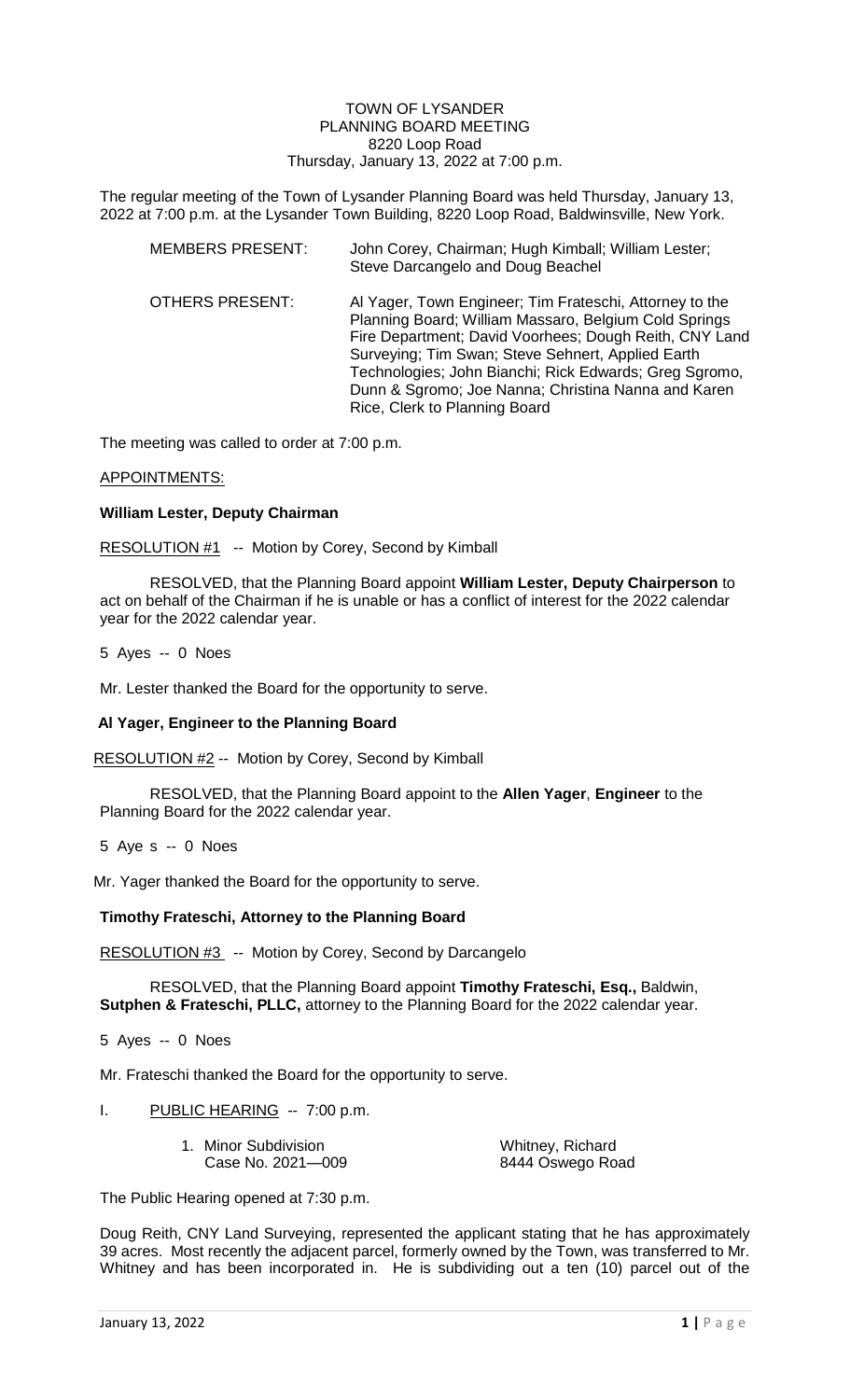combination of his existing property and the property recently acquired. The existing home is serviced by public water with a septic system.

Hugh Kimball questioned if there is significant access on either side of the ten (10) acre parcel.

Mr. Reith stated that there's not supposed to be any access off of Hencle Boulevard, but there is enough room for access to the north, there is a significant drop-off on the other side.

The Public Hearing closed at 7:05 p.m.

# II. APPROVAL OF MINUTES

Review and approval of the minutes of the December 9, 2021 Planning Board meeting minutes.

RESOLUTION #4 -- Motion by Corey, Second by Lester

RESOLVED, that the minutes of the December 9, 2021 Planning Board meeting be approved as submitted.

- 5 Ayes -- 0 Noes
- III. OLD BUSINESS
	- 1. Minor Subdivision **Michard Case No. 2021**—009 **Michard Base No. 2021**<br>8444 Oswego Ro

8444 Oswego Road

There is a letter on file dated January 13, 2022, prepared by Al Yager, Town Engineer, that will be made part of the public record, in part:

I have completed my review of the map for the above referenced minor subdivision prepared by CNY Land Surveying, dated January 3, 2022. Overall it appears that the proposed subdivision conforms to all applicable Town Code requirements as presented. I9 would have no objections to the Planning Board approving the proposed subdivision at this time.

The application was forward to the Onondaga County Planning Board for their review and recommendation that will be made part of the public record, in part:

NOW THEREFORE BE IT RESOLVED, that the Onondaga County Planning Board has determined that said referral will have no significant adverse inter-community or county-wide implications and may be acted on solely by the referring Board.

FINDINGS:

An environmental assessment indicates that this action will not result in any significant or adverse environmental impacts.

This action is consistent with the Town's Comprehensive Plan.

This action is consistent with the Town's current zoning ordinances.

This application was forwarded to the Onondaga County Planning Agency who made the following determination:

NOW THEREFORE BE IT RESOLVED, that the Onondaga County Planning Board has determined that said referral will have no significant adverse inter-community or county-wide implications and may consequently be acted on solely by the referring Board.

RESOLUTION #5 -- Motion by Corey, Second by Lester

RESOLVED, that a Public Hearing having been held and there being no findings or grounds for decision contrary to the laws and regulations of the Town of Lysander, County of Onondaga or State of New York, Final Plat approval for a two (2) lot subdivision application by Richard Whitney, for property located at 8444 Oswego Road, Part of Farm Lot No. 68 and Tax Map No. 055-03-10.1, as shown on a made dated January 3, 2022, prepared by Douglas Reith, CNY Land Surveying, is hereby approved.

5 Ayes -- 0 Noes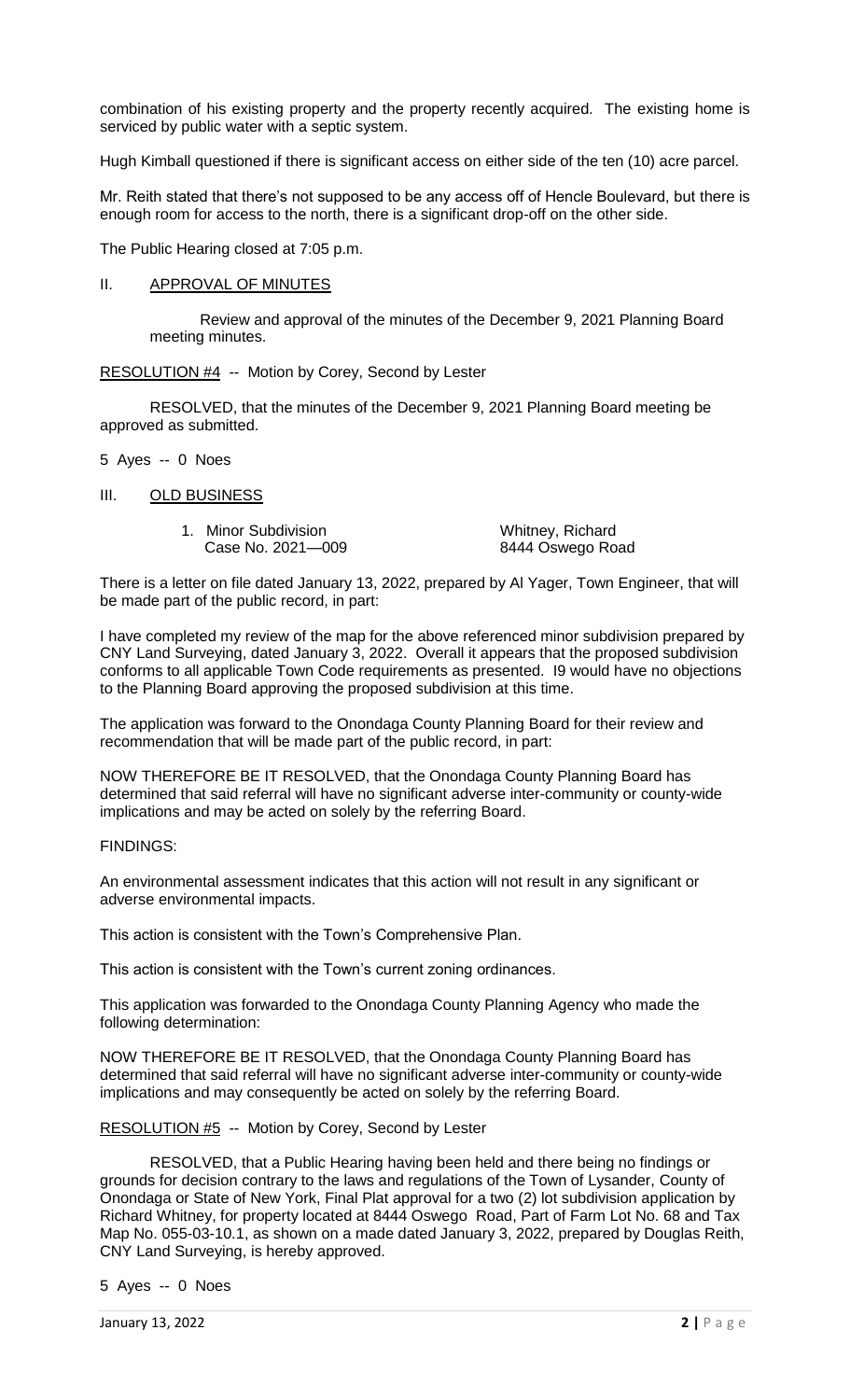# RESOLUTION #6 -- Motion by Corey, Second by Beachel

RESOLVED, that in granting a subdivision to Richard Whitney, for property located at 8444 Oswego Road, Baldwinsville, New York, the Planning Board invokes its right to impose a fee of \$250.00 per lot for one (1) lot in lieu of land for the development of parks, playgrounds, recreation or open land areas in the Town.

#### 5 Ayes -- 0 Noes

All fees associated with this application are paid.

State law states that the applicant shall file the final plat in the Onondaga County Clerk's office within sixty-two (62) days from the date of final approval or such approval shall expire. The applicant shall also file one copy of the final plat in the Lysander Clerk's office.

Mr. Reith thanked the Board for their time.

2. Site Plan Review—Reschedule Hearing B & F Development Case No. 2020-001 3285 Belgium Road

Greg Sgromo, Dunn & Sgromo Engineers, represented B \$ F Development, stating that they're before the Board with additional information to comments made previously and to see the status of how to proceed.

John Corey, Chairman, stated that we've been receiving updated material all week. We are in the process of reviewing that. Al Yager, Town Engineer, has been working on his review. Tonight, we would like to give each member of the Board an opportunity to express their issues or concerns that they may have to you, if they desire to do so. The Plan right now would be to complete our review and after you listen to our discussion, hopefully we might see some new submissions of material before our February meeting. In any event, we would be doing the SEQR at the February meeting and if things look promising we will schedule the Public Hearing for February following the SEQR. That is our intention at this point. At this time, I'd like to offer any member of the Board who wishes to make any comments or express any concerns at this point.

Steve Darcangelo stated that in reading the environmental package, there was a comment about public transportation, it was stated that there's no public transportation within a certain vicinity. Would there be any interest and should a facility like this start to consider discussions with Centro to see whether or not that would be worthwhile.

Mr. Sgromo stated that we'd be happy, if the Board desires, to send a letter to Centro.

Mr. Darcangelo stated that he doesn't know if the Board does, but I bring it up because there's a little bit more development there with the apartments on the opposite side of Route 31. I think there is a STOP at Willett.

Al Yager, Town Engineer, stated that he believes they discontinued it.

Mr. Darcangelo stated that that may be because of demand but was just wondering if the discussion would be worthwhile at this point.

Mr. Sgromo stated that they have no objection to reaching out if the Board would like us to do so.

William Lester stated that he has a bit of concern about the appraisal. Many of the comments from the existing Radisson residents involve a loss of value of their single family residential homes across Drakes Landing from the apartments; and I've reviewed the (unclear)…to conclude that one of the conclusions was that apartment dwellings either don't change the value of single family homes, in fact some even improve the value. My concern was that the comparison that was used was homes that are in an area near the apartments, but those homes that were in that study were valued anywhere from \$120,000 to stretching \$200,000; and then it looked at homes that are no where near apartments but also about that same value and concluded that there's no change. I find that a little hard to believe that that comparison (unclear) apples to oranges because the homes across Drakes Landing are anywhere from \$400,000 to \$600,000 and I find it kind of hard to believe the apartments will add value. I don't have a crystal ball to say that they will lose value, but that is certainly a concern that a \$600,000 homeowner feels.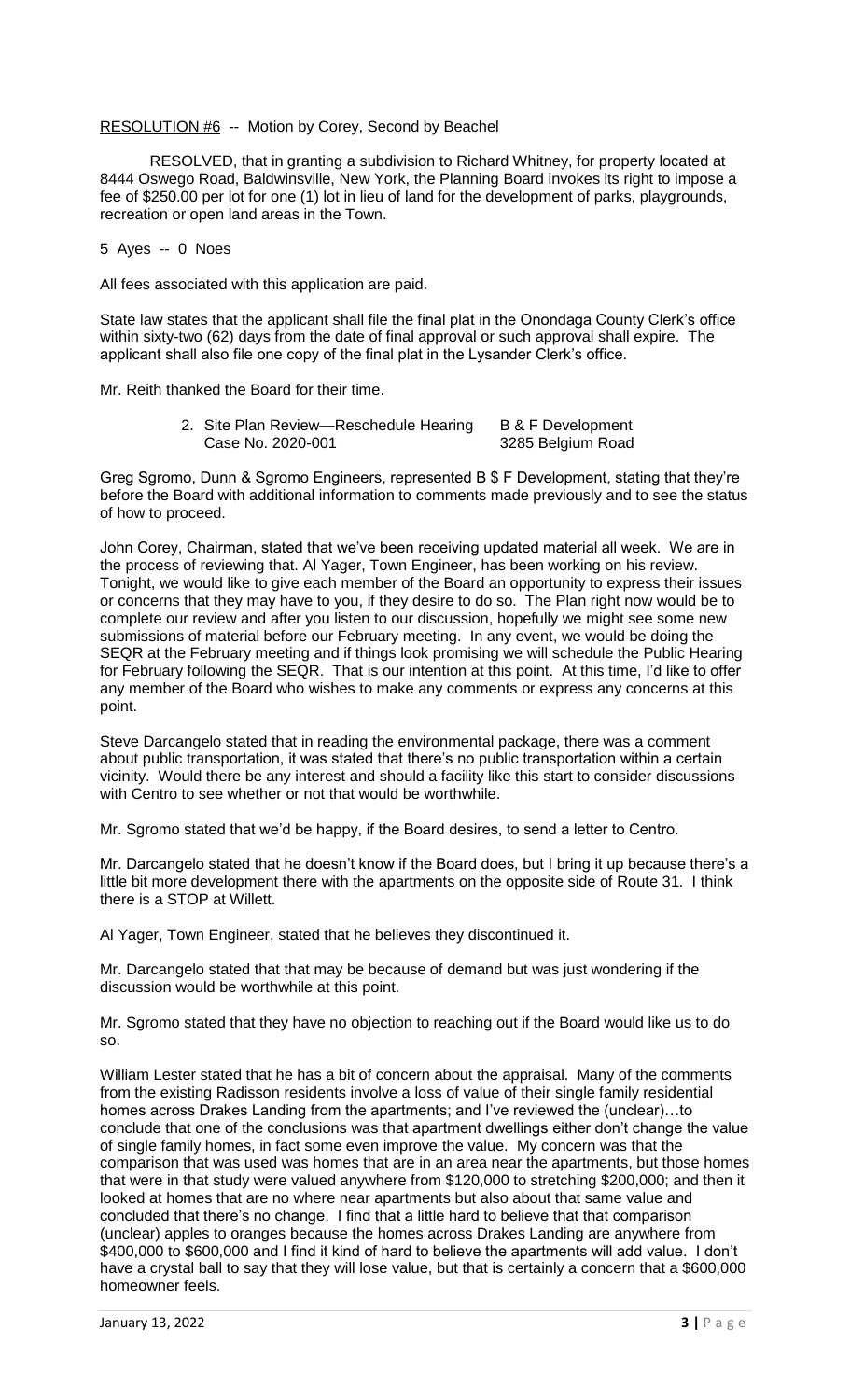Mr. Sgromo stated that he's not qualified to answer that question or the methodology.

Mr. Lester stated that it is bound to come up at the Public Hearing.

Mr. Sgromo stated something to the affect of getting the question from the Board in writing for a response and continued stating that he can't answer that question as far as that goes, but from a community planning standpoint, one of the beauties of Radisson is the diversity; the character of its residents, neighborhood, that sort of thing…diversity. I've worked in Radisson on various segments of it for the last thirty (30) years at some stage or form and just seeing it developed, whether it's apartments or whether it's single family residents across the street; we've been involved in it. Again, one of the nice things about Radisson is the diversity with different types of housing. How that plays into appraisals and that sort of thing, I don't know, but we will be happy to get an answer to your question if you'd like.

Tim Frateschi, Attorney to the Planning Board, posed a question to Mr. Lester, asking in what context are you asking that question. Is it being asked in an environmental context, from a SEQR review context or…

Mr. Lester stated that the value of the property could decline and that's a concern of many of the residents.

Mr. Frateschi stated that he understands that that's a concern of many of the residents. The issue of what is allowed in that zoning, which includes apartments, presumes that that would be an allowed use and as a result of that we don't generally look at that issue. I know, I was surprised to see that there was an opinion from the applicant, as we don't generally look at that issue. I was surprised to see that there was an opinion that talks about appraisal, talks about the fact that an apartment would not devalue homes around the area. I just want to understand the context of the question so that I can formulate in my mind how that is a SEQR issue if it is a SEQR issue.

Mr. Darcangelo stated that regardless of whether a parcel is being developed in accordance with the Zoning; if the development were to have some sort of almost, not predictable, but foreseeable large negative impact on a value, would it not be good planning to at least consider that? I'm not talking about this specific case, but as a Planning Board, would it not be relevant as a consequence in regards to planning.

Mr. Frateschi stated that first of all that is a very difficult concept to prove; but secondly the general rule, and I haven't done a lot of research on this specific issue recently, but my understanding of the general rule is that the underlying zoning the Town Board and, in this case, Radisson has determined was an allowable use; presumes that that use is not going to have a significant impact in terms of the value of that or devaluation. That all goes into the zoning scheme that is being developed.

Mr. Darcangelo concurred stating that that's a level for the next Board.

Mr. Frateschi concurred stating that that is not something we generally look at.

Mr. Darcangelo reiterated that this Board is reviewing whether or not it is an applicable use of the property as it's zoned. Consequences should be and were considered by the Town Board.

Mr. Frateschi concurred, stating that he's not something you shouldn't consider, I'm just saying I'm trying to figure out where in the context of SEQR that would be considered.

Mr. Corey stated that his guess would be that it showed up in their response letter because that response letter was aimed at trying to answer issues raised by the citizens and that was one that was raised. Whether it's applicable to this Board and it's SEQR activity, personally I don't think it is.

Mr. Sgromo stated that the instructions from the developer to us was to provide any information we can to the Board to answer as many questions as possible so that the neighbors understand maybe how the impacts are considered…not necessarily that they don't weigh into SEQR one bit, but questions were asked and questions for the Town to grapple with. We're sensitive to that. We want to be good neighbors. I think we started their other project at least twenty (20) years ago. I think they have been good neighbors to the Town and they don't want to be anything but; so, if there's a question we can answer we're going to try to answer it correctly. If there's an accommodation that makes sense as far as a site planning stuff that we can do,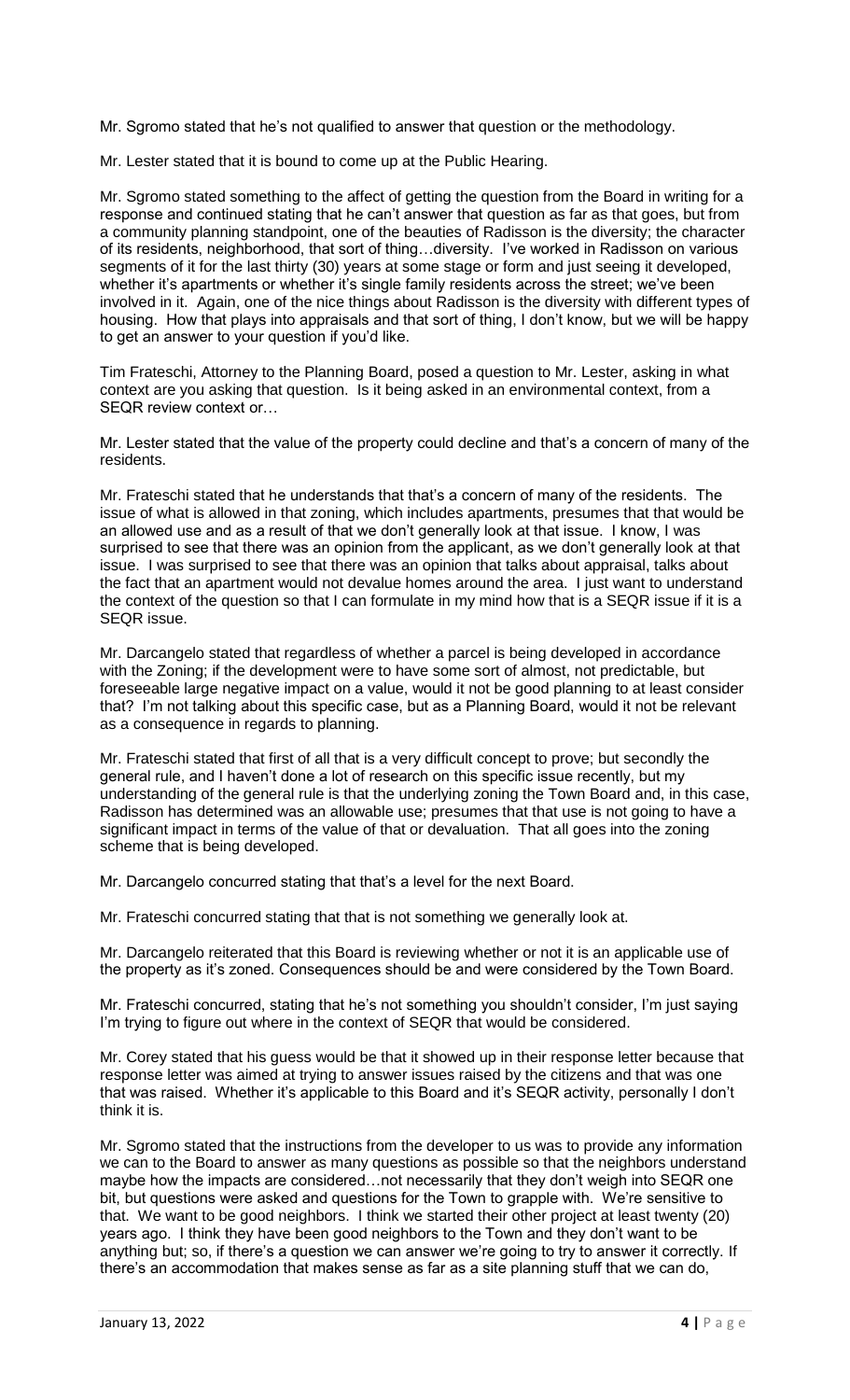we're going to do it. We're not firm and hard in anything; there are certain things that just make sense to be a certain way, but we're open for discussion for anything.

Doug Beachel stated that he doesn't have any concerns. I think the project meets the zoning requirements. It's a mixed use development in part of a PUD that has been there for 50 years. There are apartments throughout scattered on various densities over any acreages and this is consistent with many of those, so, I think it meets the criteria

Hugh Kimball stated that he doesn't want to belabor that point anymore other than to make the point that two of us at least, part of our concern, which is environmental involve traffic and density based on the size of the project, which there are neighbors that are concerned because of the size. I don't have a question with whether you should not build apartments, my concern is how big and how many. I think you tried to fill every bit of the spot that you can with apartments, garages, parking lots, etc… with no open space even though the documents says there's 47% but it's not usable that I can see. It's a hill, it's a wetland and its parking lots, I'll leave it at that, I do also have a question for Al Yager or the Fire Department on page 3 of the December 9, 2021 meeting minutes there were questions there were questions that were raised and Mr. Mr. Marsallo stated that he would certainly review with Al and give him our feedback and I guess I'd be interested in what you have to say about the turn radius's and whether or not the Fire Department's trucks can get the ladders up to the top of the roof, etc…

Bill Marsallo stated that they still have concerns. We have received copies of the drawings; we've been reviewing them with the Fire Department and Al. We've made some recommendations; a letter is coming; we weren't able to get it prior to this meeting but you'll probably have it within the next day or two with our recommendation to add some additional hydrants if you're able to do that. The curbing is a concern. I don't think it takes into account snowbanks and at least doesn't take enough into account for snow banks and cars that park irregularly as a result of that. So, we do remain stern, we'd like to see those curbs lessened and paved for those areas. We've shared this with Al in an informal response.

Mr. Kimball concurred with the comment with regard to snow removal and questioned if it would be hauled away if it's necessary.

Mr. Sgromo stated that some great points are being raised and if you don't mind I'd like to elaborate on some of those. Unlike Riverknoll or Timber Banks, the site here is designed so that there is immediate access to three sides of each facility for fire engines, they can come in on any three sides of the buildings; which far exceeds Code requirements and yes, they can reach the roof, just like they can reach the rooves at Timber Banks, roughly the same size of building that we have here, but they don't have the same access. Snow storage comes down to the end of these aisles and there will be snow storage here (indicating on plan). Winter in Central New York, we've all lived it. We are aware of the comments from the fire department. We can absolutely accommodate fire hydrants wherever they like without a problem.

Driveway aisles, curbing that may be problematic, etc… were discussed.

Mr. Sgromo stated that we can take out curbing that may be problematic. The islands around the garages cannot be taken out because they're there for protection from people backing up. We'll find a balance there somewhere. I don't see any problem finding a balance with the fire department. Any changes will be fairly minor and straight forward, probably stuff nobody will ever even notice. We are committed to working with you, not an issue at all. With regard to traffic, the previous project proposed seven (7) buildings, we had a traffic study done for those seven (7) buildings. We have received NYS approval for impacts. The new study drops all of those impacts a bit because there is a reduced number of units with less traffic coming out. The changes are very minor, less than what they were on the previous plan now with this one building gone. Traffic has been a discussion but honestly there's significant capacity there. This is probably pretty close to the end of additional traffic utilizing this area.

Mr. Darcangelo stated that his concern here is your morning peak is lower than your afternoon peak; I don't know why, I'm sure it's justified but the biggest concern I have is the potential of queuing up past the entrance from the other side, morning wise, and the reason I say morning is because it's a left hand turn for them and now if they start to queue up into the neighborhood, we know what people do, they start to be more risky in their effort to get out into the roadway for with the chance of an accident to occur. We don't know that this study has specifically looked at how deep the queue might be in the morning.

Mr. Sgromo stated that it calculates it in there, I think there was a minimal chance of it coming up to Oak Brook here. If we go back in memory, the original driveway entrance was shifted to significantly reduce those conflicts there(indicating on plan).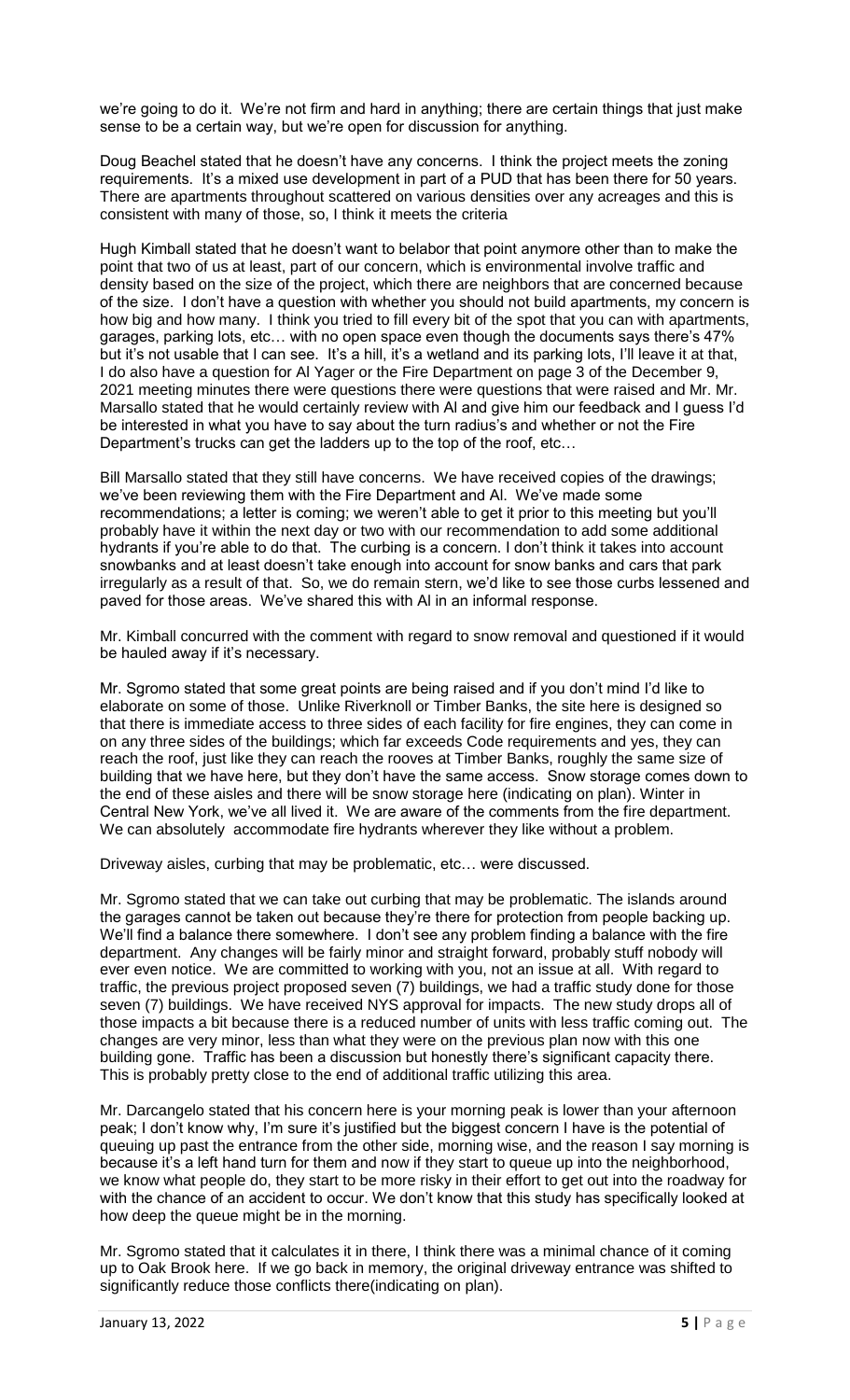Mr. Darcangelo stated that that's the concern that comes to my mind right away for traffic. You're increasing traffic there; the roads can handle the traffic; the question is whether or not the configuration of roadways allows for an easy transition of everyone getting from the neighborhood onto the feeders and onto the main road.

Mr. Saromo stated that if they can convince the DOT to give us a second or two additional on this light that would alleviate that problem. It's very difficult to do because this is a major, major route.

Mr. Lester questioned if they had been approached.

Mr. Sgromo concurred stating 1 /1/2 years ago.

Mr. Lester questioned if there has been any word.

Mr. Sgromo stated that they're in agreement with the traffic study that was prepared.

Mr. Frateschi stated that the queueing up to Oak Brook Road is a concern?

Mr. Darcangelo concurred.

Mr. Sgromo stated that if it happens, it's going to happen, but during a couple of cycles of this in the morning, peak 15 to 20 minutes…

Mr. Frateschi questioned the distance between NYS Route 31 and this portion of Oak Brook.

Mr. Yager stated that he believes it's just under 190' to the southern edge of pavement.

Mr. Darcangelo questioned how many vehicles is 200'?

Mr. Sgromo stated almost 10 vehicles.

Mr. Kimball asked to be permitted to give a little it of history of Drakes Landing by reading the following statement:

Drakes Landing was designed as a two-lane collector road with no driveways for its entire length and no stop signs from Route 31 until the intersection with Willett Parkway nearly two miles in. The purpose of the design was to facilitate the egress to and ingress from Route 31 for those who live in the residential areas of Radisson. **Situating two busy driveways on Drakes Landing near the 31 intersection appears to be inconsistent with the design and purpose of the road.**

In 2007 Barton and Loguidice serving as Town Engineer produced a document on Evaluation of Land Use Change in the Radisson PUD for the Town's Ad-Hoc Committee including the importance of "recognizing potential environmental **impacts** of proposed land uses relative to natural resources, infrastructure improvements and **the functional hierarchy of the proposed street system."** Clearly the increased population in Radisson over the past fourteen years has made any major changes in the PUD even more complex than in 2007.

**Further Town Code Section 270-13** indicates that "where the center line of local streets opening into opposite sides of a collector street are within 200 feet of each other, they shall be made to coincide by curling or angling the local streets." With the present proposal this seems impossible because of the wetland on one end of the area and the proximity of the eastern entrance of Oak Brook Road to Route 31. Yet we are asked to approve a very large project with two driveways that would create a third and fourth point of **impact** between the two entrances of Oak Brook and allow more vehicles onto Drakes Landing than most of the intersections on the less busy portions of Drakes.

The size of the proposed development means that these two driveways would likely handle as much traffic as many of the roads that access Drakes Landing, and the location of these driveways is in a 45 mph zone. There appears to be an inherent danger to drivers going south on Drakes and drivers trying to access Drakes from Oak Brook with drivers on Drakes having to look left to Drakes, right to one and then right again to the second apartment driveway, and then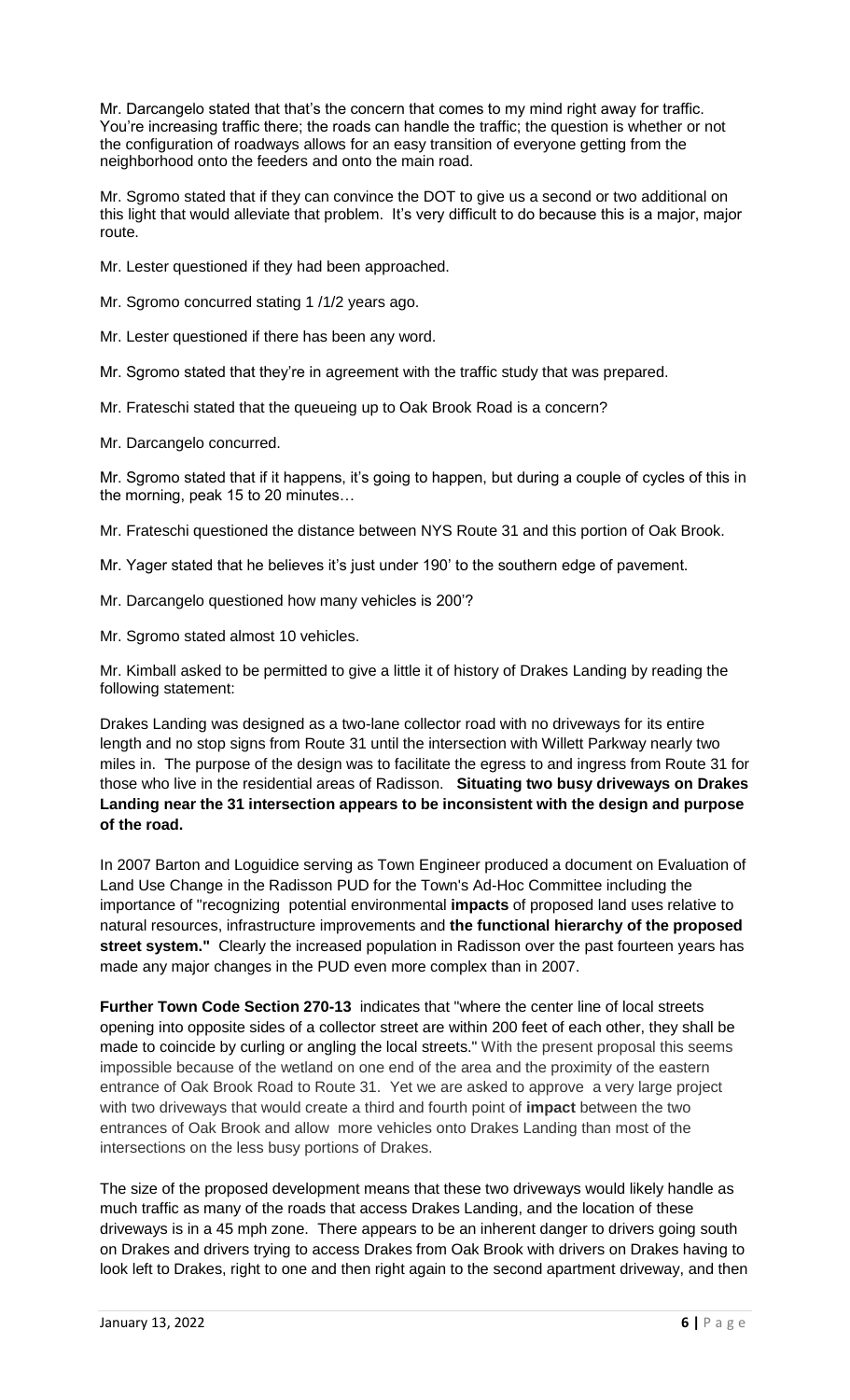again left to Drakes. The same risks would appear to happen in reverse during the evening rush hour.

The proposed size of the project and the problems it may present to Radisson drivers will not, in my opinion, be overcome by turn lanes or tweaking the length of traffic light cycles at the intersection. We have received communications from at least 50 Radisson residents most of which cite traffic as one of their concerns.

Mr. Sgromo stated that if you'd like them to respond in more detail in writing they can. I can assure you that putting access across from each other has benefits, but what we don't want to do is put them closer to each other. If the numbers were higher, they're not that high, they're really not, the numbers coming out of that driveway are nothing compared to any kind of a retail establish half the size of one of those buildings. With that being said, the studies that were done and the length (unclear) every movement in the area here is an A. It's a straight up A, not even close to a B. So, they're so far apart I don't see a conflict. The level of service, all of these are A. In the grand scheme of things, the limited amount of time that this has any conflicts from that intersection is really minimal. It is minimal. Traffic is one of those things that everyone has an opinion on, in my opinion, based on…

Mr. Darcangelo stated that it's more than an opinion, it's something that impacts everyone. They might have an opinion too but it's going to impact those who do live there.

Mr. Sgromo stated that everything impacts, whether it's a significant impact is a different matter. We go by science, ITE, standards that are utilized, capacity manuals, industry standards, analysis, etc… It becomes more of a perception now. When these residents moved into Oak Brook there was nothing across the street, less development down Drake's, as traffic increased absolutely. Was that all in the planning of the whole Radisson Community, absolutely. This isn't the YMCA with a hundred cars coming in to go work out at 7:00-8:00 in the morning. It's a residential development with some people going to work, some people being empty nesters, home retired, whatever... It's easily quantifiable; it's easily analyzed and its industry standard stuff. I'm not going to sit here and say someone's perception is wrong because it's their perception. Other than that, it's all engineering.

Mr. Darcangelo stated that he doesn't know the legitimacy of stating the parkway was built with the intention of no driveways, maybe it was, maybe it wasn't. I guess my question would be then, if that was the case, and the concern is a driveway, there's plenty of road should the driveways be designed in a matter more like a road, meaning they have wider entrances so that cares turning in can do it more freely and not having to have to come to a full stop. I don't know if that has any merit but maybe that should be considered because I don't think that's much of an…

Mr. Yager stated that the access in to the sight is actually wider than our Town standards.

Mr. Sgromo stated that we try, we're not perfect, but we try.

Mr. Darcangelo continued stating that while it may be a driveway in definition in that it serves one parcel, it functions as a road. Their first stop is approximately 180' in or something like that.

Mr. Yager concurred, actually over 200'. With regard to the Town Code standards of 200' offsets for intersections there's certainly room to put a horizontal curb in here (indicating on plan) if the Board would desire that. The other option would be a no left hand-turn movement on the out-bound driveway that could be a consideration.

Mr. Sgromo stated that when you do these things you have to balance safety with aesthetics. We try, we're not perfect, but we try.

Considerable discussion with regard to traffic concerns and alleviation remedies, trip generations from apartments being lower than trip generations from single family houses were discussed.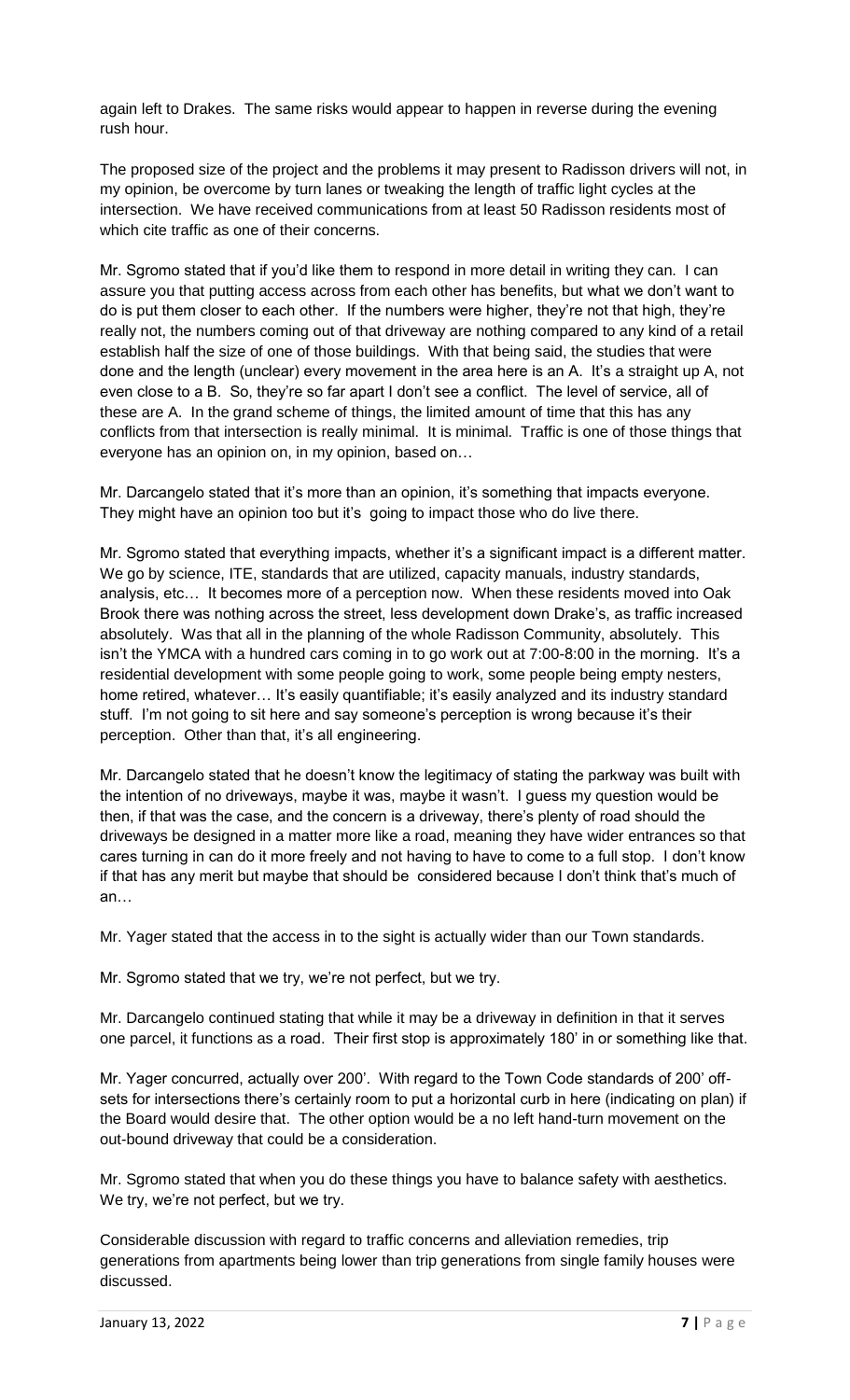Mr. Kimball questioned if Mr. Yager would like to talk about aesthetic resources and visibility of the buildings and so forth.

Mr. Yager stated that the bottom line is the buildings closest to Drakes are going to be about 48' tall from finished floor elevation, so you're up 51' above existing grade. We've all driven Drakes Landing, those trees or what's going to be left of the trees is not 50' tall. These buildings will be very visible from west bound traffic on Route 31 and by anybody traversing Drakes Landing. They will be visible from Route 31 east bound traffic as well. Now that's not to say that there aren't other three-story buildings in Radisson, however the collector roads in Radisson have typically been designed to shield the view of residential structures from the collector roads. That's why there is a berm on the south side of 1 shielding the Riverknoll apartments that are there. Aesthetic natural resources are a priority as identified in the Radisson's General Project Plan. All of the other buildings along Drakes Landing are two-story or less and most of them have a significant amount of screening between the road and the residential development. That's not to say that…I don't want the Board to just take that information that I'm saying and saying that I'm steering you, but that is one of the issues that comes up in SEQR that you should be concerned with and specifically Radisson's GPP objective number 5…conservation of the natural environment from a viewshed perspective.

Mr. Sgromo stated that they supplied cross sections for screening. These trees are at 40 to 50 foot tall. What we try to do at this scale is supplement with new trees.

Different computer generated viewsheds from different areas were reviewed.

Mr. Sgromo stated that they're trying to minimize any disturbance along here (indicating on plan) where retaining walls are proposed so that we don't dig into existing vegetation any more than we absolutely have to. We show some trees. My suggestion, what we did at Township 5 where apartments are being built up against a single family residential area, we picked certain spots. We'll be happy to walk out there with somebody during construction and see where you believe trees are required. We're perfectly happy supplementing trees…new trees, evergreens, insidious, whatever makes sense. What I don't recommend is a berm and the reason for that is we'll have to take out vegetation that is already existing and pretty mature. You build a berm and you start with some new trees but it's going to be along time before they offer as much buffering as these here do (indicating on plan). The proposed apartments are the same scale, same size building as Timber Banks. As you drive down River Road you will see those buildings very clearly, very easily with a different aesthetic buffer. However, here we'll do what we can to preserve the existing aesthetic buffer and supplement it as it makes sense. There are some ash trees that are dying and replace them with new evergreen or maples, whatever makes sense.

Mr. Darcangelo questioned how tall the existing mature trees were.

Mr. Yager stated that there are a few touching 45', 30' are the majority. Quite a few ash that are dead or died last year.

Mr. Sgromo stated that those should be removed with new, good trees put in their place.

Mr. Yager concurred stating that there's not much room because we have a bio-swale here (indicating on plan) and due to the limits of grading.

Mr. Sgromo showed areas proposed to be preserved.

Mr. Darcangelo stated that it will be interesting to be able to answer the question, how tall does vegetation need to be from the roadway looking up? I'm not seeing 51'.

Mr. Sgromo stated that if you're walking your eyesight is at 5 +/- feet...we can provide that. That would be a very useful diagram for the Board to have.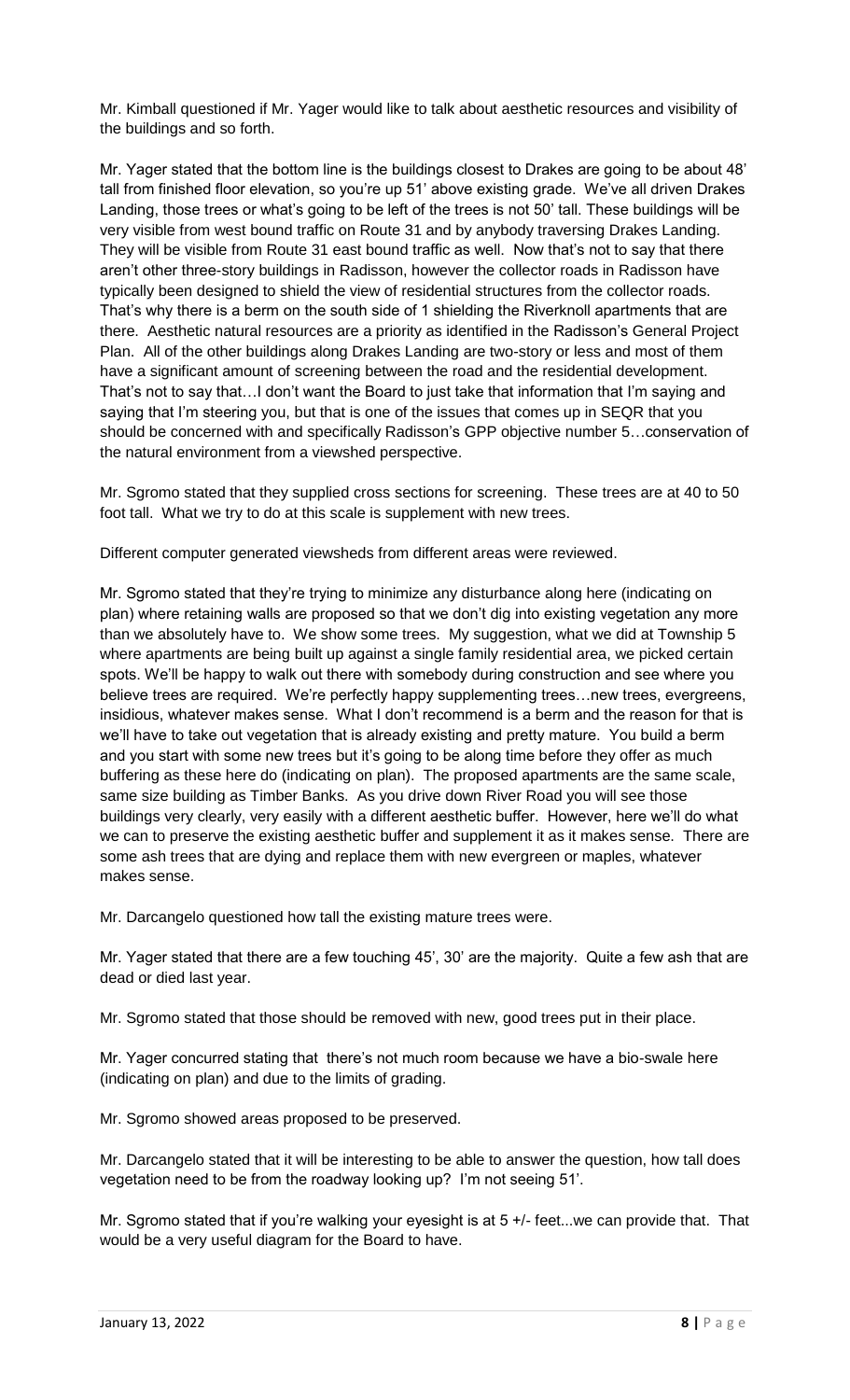Mr. Darcangelo concurred adding that it would be nice to have as it would be helpful to understand the landscaping plan you select, how many years it might take before you're starting to see 40, 50, 60 to 100 percent loss of that scape.

Mr. Sgromo stated that we're not going to see 50' trees that we plant today.

Mr. Darcangelo stated that they don't need to be 50'.

Mr. Sgromo stated that it's deceiving to perceive how tall a tree actually is, if you've ever been out in the field where you had to measure them. It's amazing how tall a tree actually is. We'll provide that.

Mr. Darcangelo suggested providing it from the two lanes of NYS Route 31, Drakes Landing and the walking path to see how tall some things would have to be.

Mr. Sgromo concurred stating to keep in mind that these are still residential buildings Everything is residential in character, architectural shingles, clapboard siding, porches…it's not like you're going to see the side of an Amazon Warehouse.

Mr. Kimball finds two problems with this…one is that it takes a long time to grow a tree high enough to do whatever it is you want it to do; the other thing is the buildings you are proposing are proposed to be 25' closer to the two roads, 31 and Drakes, than are the houses on Oak Brook, either on 31 or on Drakes. You're not as far back as those houses are.

Mr. Sgromo doesn't know about 31, but Oak Brook you're right because those are their backyards. We are up against the building line here and over here slightly pushed back (indicating on plan). Again, we're trying to minimize that disturbance in there. We are fortunate to have a natural buffer. It needs to be supplemented, mainly because of the ash trees and to give it a better mix of trees with something nicer or evergreens to last year round.

Mr. Kimball questioned if there was any chance of making the buildings smaller and moving it back.

Mr. Sgromo smaller no, especially with the loss of that one building. It just becomes cost prohibitive at this point. Two story buildings just don't work financially, by the time you put these elevators in here and all the amenities that make them a nice building you can't do it. They've got garages, they've got elevators, they've got patios, they've got balconies, separate entrances…those cost money and take up space. That's kind of what drives this three-story. If these were bare bones, nothing special, you'd do fine with two-stories but not only would you lose the garage but the amenities that make them special and upscale. It's all trade up on those things. These are very, very nice buildings. I'd recommend that you take a look at the one over at Center Pointe; it's almost the exact same building. They have a lot of different things that add a lot of character to them. A lot goes into these buildings as far as aesthetics go.

Mr. Frateschi posed a question to Mr. Kimball…I'm trying to understand what the main concern is in terms of the visual impact, so are your concerns related to cars driving by and being able to see these; or is it houses on Oak Brook being able to see these?

Mr. Kimball stated that it's all of that.

Mr. Frateschi…just that they will be able to see buildings?

Mr. Kimball stated that when people drive by they see those houses on Oak Brook and they can see them right from 31 and it presents a very positive suburban view, a really nice place to live. And, if you put in these big apartments and have them so close to the road that's going to give a totally different outlook and that's going to appear from the very beginning because I don't care what trees you plant it takes ten, twenty years to grow a tree to be big enough to screen anything.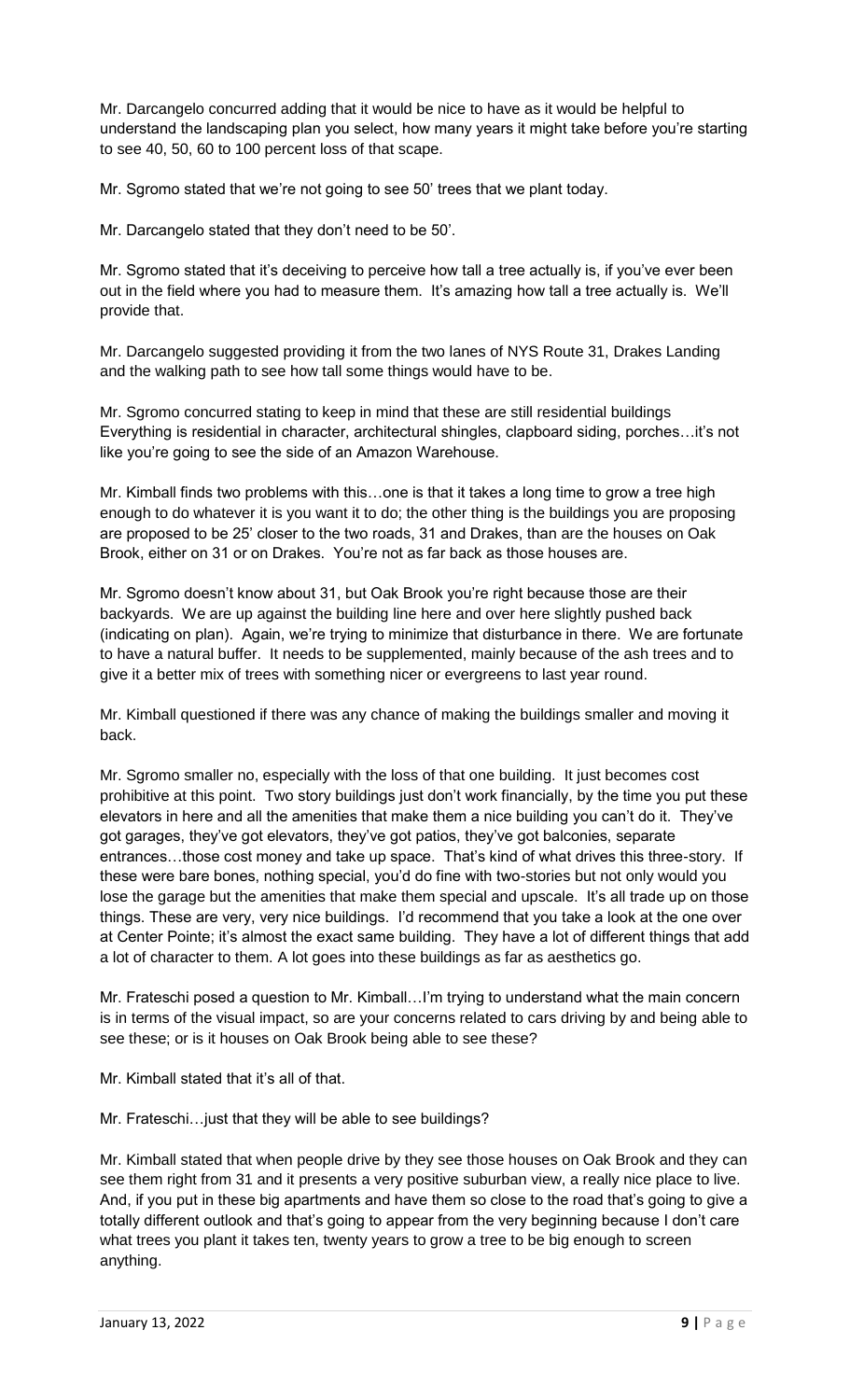Mr. Frateschi reiterated that you're saying "the look of a house is significantly different in your opinion or in your aesthetic view".

Mr. Kimball…not only my opinion but in the opinion of the people who live in those houses (several people talking/laughing).

Mr. Frateschi…I get it, but it's ultimately you who are going to be making decisions on the environmental impact of this project and you can represent that when you speak on these issues and clearly unlike traffic, the issue of aesthetics and impacts and how that will have an environmental impact is much more subjective than a traffic impact or a drainage impact or a water impact; but you do have a responsibility under SEQR to make an opinion, I get it, I'm just trying to…is it because they're three-stories high or just because they're bigger buildings?

Mr. Kimball stated that it's all of them together, their height, their proximity to the road the fact that the color combination is not the same as what a homeowner could even build in Radisson.

Mr. Darcangelo stated that his concern would be different, my concern is that there is a visual impact and we should try to minimize it as much as possible and to be quite frank from the roadway to see a suburban neighborhood is not more aesthetically pleasing to me than to look and see an apartment complex. I think the effort should be to try to dampen that impact. It doesn't mean you're hiding the building; you're not making them so that I can not see them, they're not camouflaged, yet it would be nice to soften the visual impact of the development and what we can do to whatever we can to do that that is cost effective; but it's not my thought that these need to be hidden from the people. That's where I'm coming from.

Mr. Frateschi stated that that's excellent discussion It's important for us as we go through the SEQR process to understand that Hugh's view, literally and Steve's view might be a little bit different on that specific issue. If buildings are allowed on this site, they're going to be seen by someone.

Mr. Beach stated that you can the houses in Oak Brook right through the trees.

Mr. Lester stated that he believes that landscaping along Drakes Landing would go a long way appeasing the resident's opposition.

Mr. Frateschi stated that that's a very important point and very useful for someone like Mr. Sgromo to hear because that's something that can be done.

Mr. Lester stated that you could also put up a brick wall 50' high that would be very ugly and you wouldn't see the buildings…the goal isn't to block the view of the buildings immediately, but I think the goal ought to be high quality landscaping that is very attractive that adds value to the apartments as well as value to Drakes Landing and neighboring residents.

Mr. Yager added that a berm would bring some relief from a vertical perspective of the grading…it's pretty flat through there.

Mr. Sgromo stated that if we have a 50 or 100 foot area that is going to be bare, I would absolutely agree with you. Put some berming in there with trees around the berm. I would just hate to put berming in places where existing vegetation is. No matter what we do, we go out there and try to survey every tree out there it's not going to give you a good enough picture of what really makes sense of everything. The ideal time to do it is when we're out there…there are a lot of good trees in there that we don't want to take out.

Mr. Yager…Box Elder, Ash has a huge issue right now. I would say the percentage of trees that you're actually going to be able to save is 30 to 40 percent, realistically, of quality trees, not shrubs, not Dogwood, Rose of Sharon.

Mr. Darcangelo stated that if you can preserve 30 to 40 percent of vegetation in a development that's terrific.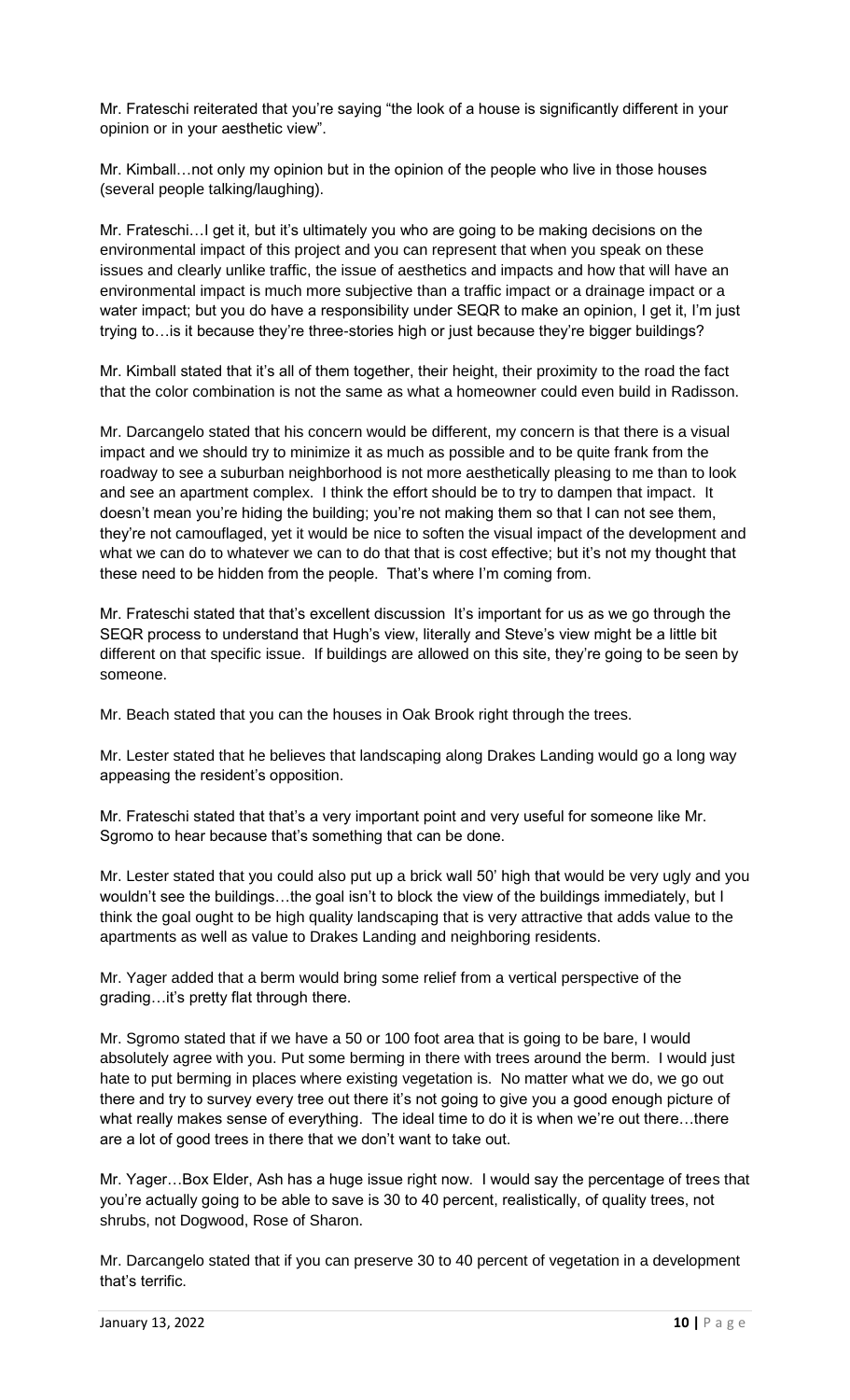Mr. Yager stated that it would not include vegetation, only trees.

Mr. Sgromo stated that they can put a silt fence up right from day one for the limits of grading, rather than trying to dictate where new plantings will go because we can't get in there and do a good enough survey unless the Board wants to walk around with us to say which trees go and which trees stay. There's three, four hundred trees.

Mr. Corey stated that any approval can be conditioned requesting a landscaping plan and walk through as part of that approval. I think it's very clear to you there's several concerns and they all sort of come back to the same issue, one is the view scape and the other is the traffic; but it appears from what we see now traffic could be deemed manageable under your proposal. You already ruled out my simple solution, which is I like what you've got, just make it two story and that solves a lot of things. That's the message we would like you to take back, the Board has some concern about the view scape that sort of drifts to the character, being three story buildings, I know they are allowed in an area in an area where there are no three story buildings around. They're in Radisson, yes…

Mr. Sgromo stated that they're in Timber Banks too; they're not right next to these, I agree.

Mr. Corey stated that what we're looking at and we understand, yes this is zoned for this application, ok, now how do we fix something in there that doesn't change the whole characteristic of the view scape. I think we've had some good discussion but I would still like you to see what more you might do given what we've presented to you so that when we get to our next February meeting and we're doing the SEQR we will be able to address these hopefully in a more affective manner because right now there are still questions.

Mr. Sgromo stated that my personal thought is that we're at the point now where we should get to the public comment because there's going to be more things that will come up, maybe not too many different, but other things that may need to be addressed. We're kind of looking forward to addressing those. I did have a discussion with our client, asking why they can't go to two stories and their comment was if we put a two story in we would have to take out all of the amenities that we have in these apartments that make them as nice as they are that are able to attract the kind of renters that we have. The garages are built right in to the units, the patios, the nice architecture, the stone…all those things that make it look nicer that also fit into their marketing plan would have to go away. Elevators for a three story building can run to almost \$200,000, same elevator for a two story building, now all of a sudden, your cost base is diminished; so now you'd have to start taking things off the table as far as what we could put in those buildings.

Mr. Corey…right, you're specifically targeting a certain market, like the ones up at Center Pointe, the two story, they have no elevators, but they have one feature that many people look for at apartments in apartments which is their own separate entrance.

Mr. Sgromo concurred stating that they have evolved. When they designed these things, they were the cat's meow, everyone loved them.

Mr. Kimball stated that he had a discussion with Mr. Madigan (Brian Madigan, Landscape Architect) and he mentioned the proximity to Kerri Hornaday Park, which I get, but I think of myself as a grandparent to small children, if I were living there I might not want to walk to the Kerri Hornaday, but I would still like to be able to let them out where I could watch them if I were babysitting a grandchild. I don't see that there's any open space, even though it says 47% of the project is open space, where I could do that. Is there anything you can do to fix that?

Mr. Sgromo stated that he will bring it up to them to see if it fits in to their marketing plan, what they find as a need.

Mr. Kimball stated that that is what Mr. Madigan said also, that they could take a look at it, but he's not here today to ask.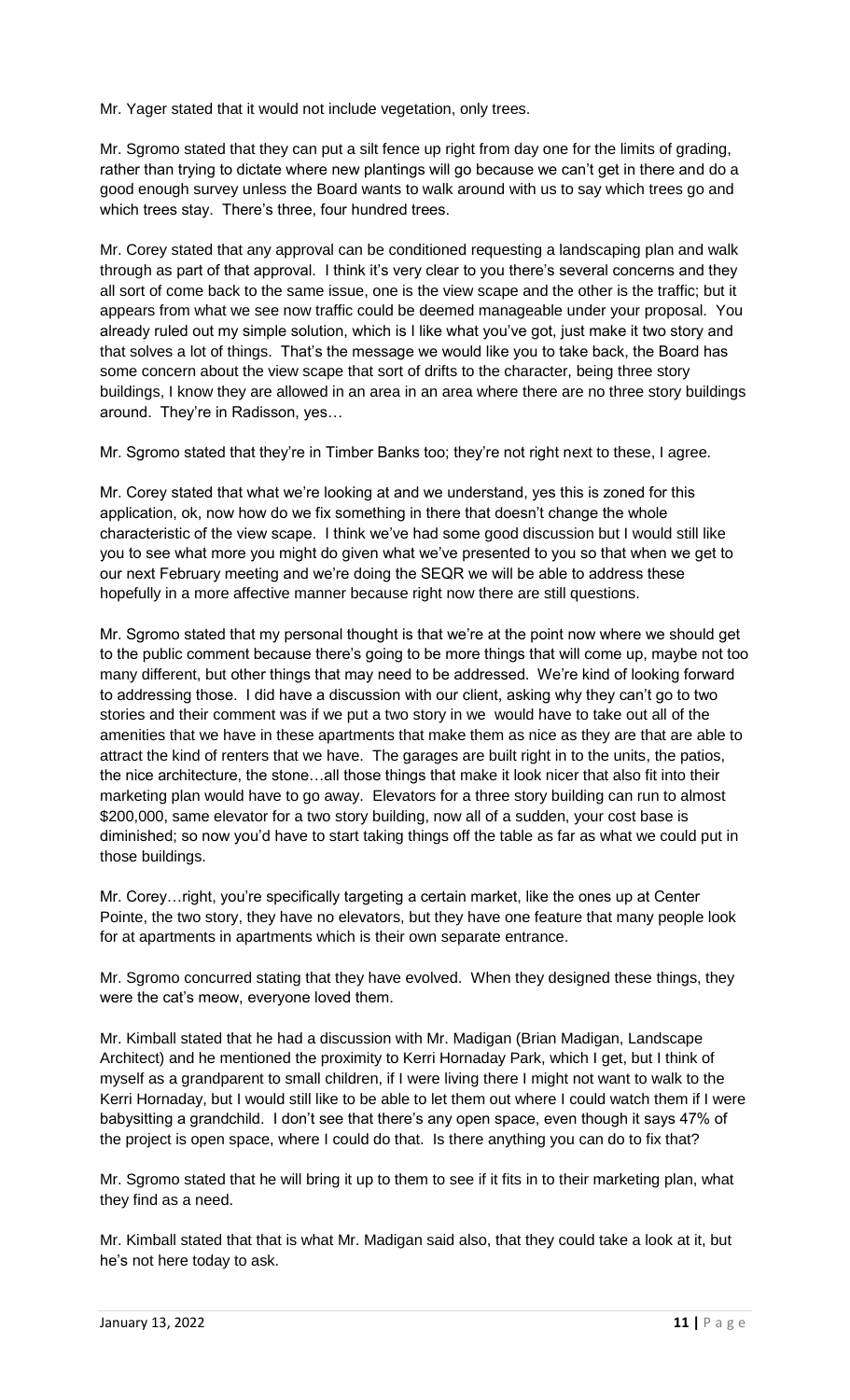Mr. Sgromo stated that they actually do consider what you guys say. I know that playgrounds area liability nightmare.

Mr. Kimball stated that it doesn't have to be a playground. I was looking at the one across the street behind the berm. They have a lot of grassy area around each of the area, some of it is on a hill even, but it's where a kid could go out and fly a kite, do whatever without running into cars in the parking lot.

Mr. Sgromo stated that we have areas in here (indicating on plan) that are not wetlands where you can do stuff. We can look at that…where they can throw a ball back and forth. We can take a look at that, absolutely.

Mr. Kimball concurred stating that he thinks it would make it more attractive to a lot of the people who want to live there, they don't necessarily have to have children, but they may have children that stay with them, or they babysit during the day.

There was some discussion as to whether or not a resolution was required to rescind the former resolution scheduling the Public Hearing as it will not be held within 62 days; however, Karen stated that it's not required as there is no time frame for holding a public hearing outside of subdivisions.

Mr. Frateschi concurred stating that we're not even required to hold a Public Hearing on a site plan, but we're going to. There's not 62 day limit on that.

Mr. Sgromo thanked the Board for their time.

# IV. NEW BUSINES

1. Minor Subdivision Voorhees, David Case No. 2022—001 Gates Road

Steve Sehnert, Applied Earth Technologies, represented the applicant, stating that some of the members of the Board should be familiar with this property on Gates Road. Back when we started this project we did a build-out example of what these four lots would look like, four brothers, four lots. In 2014 Kevin Voorhees built on the first lot down by the river that is serviced by a long driveway with turn-outs to allow two way traffic. David and his wife are taking Lot 2 and developing it that for a home for themselves. It's almost three acres in size and will require both a well and sewage disposal system. There are wetlands and a portion is in the NYS Flowage Easement District, but they don't impact this parcel.

Al Yager, Town Engineer, stated that this site, a full build-out plan, already received a variance from the Zoning Board of Appeals for this configuration, as shown.

Steve Darcangelo reiterated that it was approved with no frontage on Gates Road.

Karen Rice, Clerk, concurred stating that they gave them a variance for the lot width for all of the lots because they agreed to build the driveway to Town specifications.

Mr. Yager concurred stating that access easements are to be written to the deeds for each lot. We have these areas in many spots along the Seneca River. This is not anything new to the Town of Lysander. There has to be at least 30 to 40 locations like this along the Seneca River, wouldn't you say, where we have similar lot configurations with long driveways.

Karen concurred stating as well as private road along the riverfront; that that's why we are going to reconsider flag-lots.

Mr. Darcangelo stated that it's poor planning. If it's legitimate I guess I'll vote for it, but it will be a problem down the road. Some day there will be someone sitting in our chairs that will deal with issues related to parcels like this, without a doubt.

Mr. Yager stated that in the ten years he has been here there has only been one instance of somebody on one of these private drives along the river coming to me and it was not about lot issues it was a neighbor issue with somebody burning pallets. Once in the ten years that I've been here.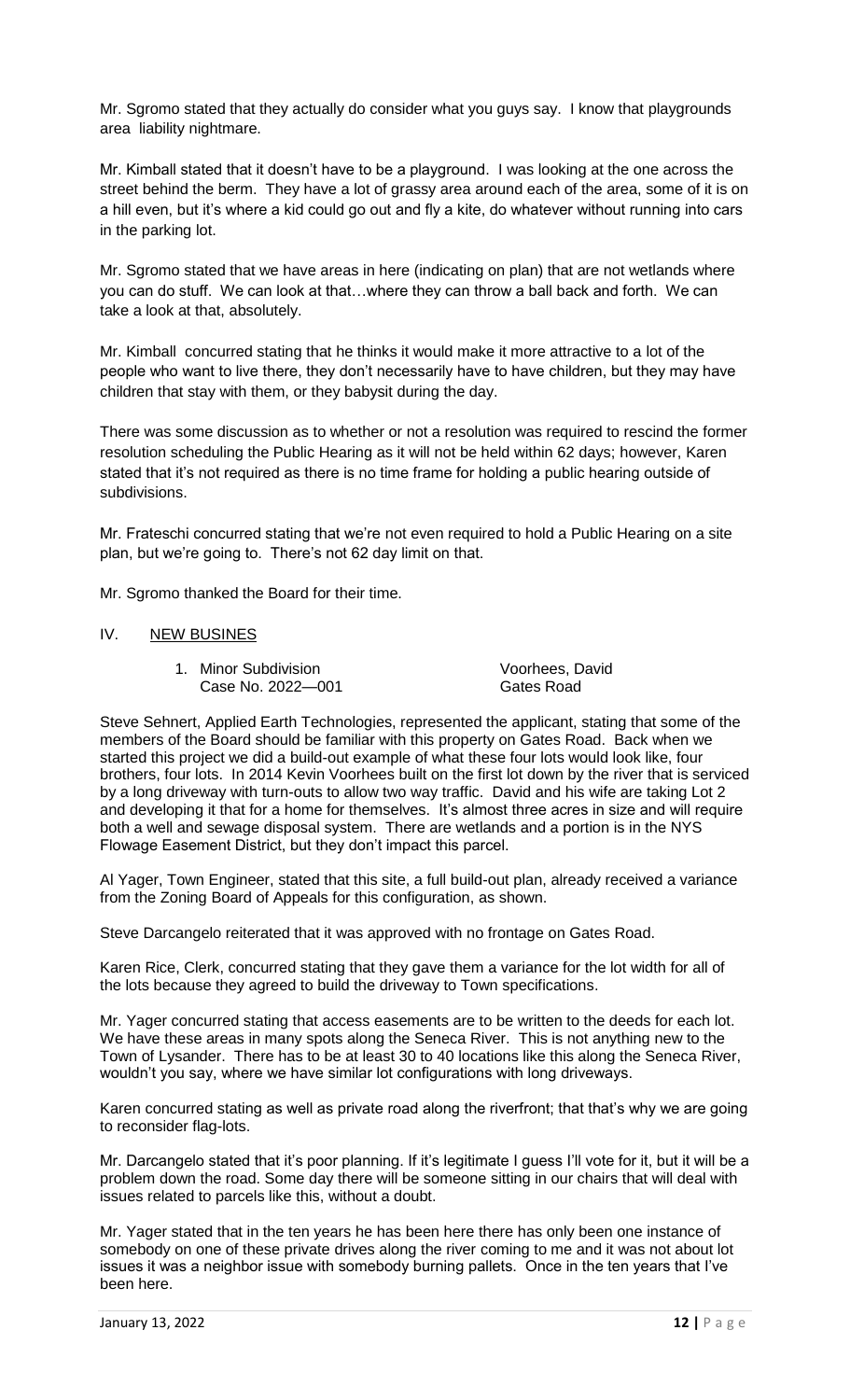Mr. Darcangelo questioned why there is not an obligation to just build a public road.

Karen stated that it's built to Town standards…

Mr. Darcangelo concurred but it's still a private road.

Karen stated that the Town doesn't want to maintain it. The owners have a right to develop their property.

Mr. Darcangelo stated…they got a variance so we're going to have to approve it.

Mr. Darcangelo questioned what basis the variance was granted…because there are others that already existed?

Karen concurred stating that we have several throughout the Town.

Mr. Darcangelo stated that now it's easier for the next guy.

Karen concurred on a case by case basis, but yes, a precedence has been set.

The applicant did not complete a Short Environmental Assessment Form as one was done for the build-out of an application that was before the Board in 2014.

The application will be forwarded to the Onondaga County Planning Board for their review and recommendation.

## RESOLUTION #7 -- Motion by Corey, Second by Kimball.

RESOLVED, that a Public Hearing be held within sixty-two days at a date and time designated by the secretary on application of David Voorhees, for a subdivision of property located at Gates Road, Plainville, New York, Part of Farm Lot Nos. 74 and 84 and Tax Map No. 044.-02-09.3 for the development of two (2) lots from a parcel of approximately 15  $\frac{1}{2}$  acres. Conditioned upon filing a complete application and paying the appropriate fees.

5 Ayes -- 0 Noes

Mr. Sehnert thanked the Board at their time.

## V. OTHER BUSINESS

1. Major Subdivision—Final Plat River Grove, Phase II

Lots 23 & 39, Hickory Knoll Lane

Steve Sehnert, Applied Earth Technologies, presented plans for Final Plat approval for Lots 23 and 39, part of Phase II of the River Grove subdivision.

Al Yager, Town Engineer, stated that Dan Barnaba, Eldan Homes, was before the Board two months ago seeking preliminary plat approval. These are the two lots that front the existing roadway and will be serviced by utilities on the existing roadway. Access will be from Hickory Knoll Land and not Tulip Tree.

John Corey, Chairman, questioned if anything has changed since the preliminary plat was approved.

Mr. Yager stated that nothing has changed.

Steve Darcangelo stated that often Al gives a letter for this situation.

Mr. Yager stated that this is very fresh in the Boards mind and is the same thing that was considered a couple months ago.

Mr. Darcangelo reiterated stating that there's no significant change from what was originally proposed.